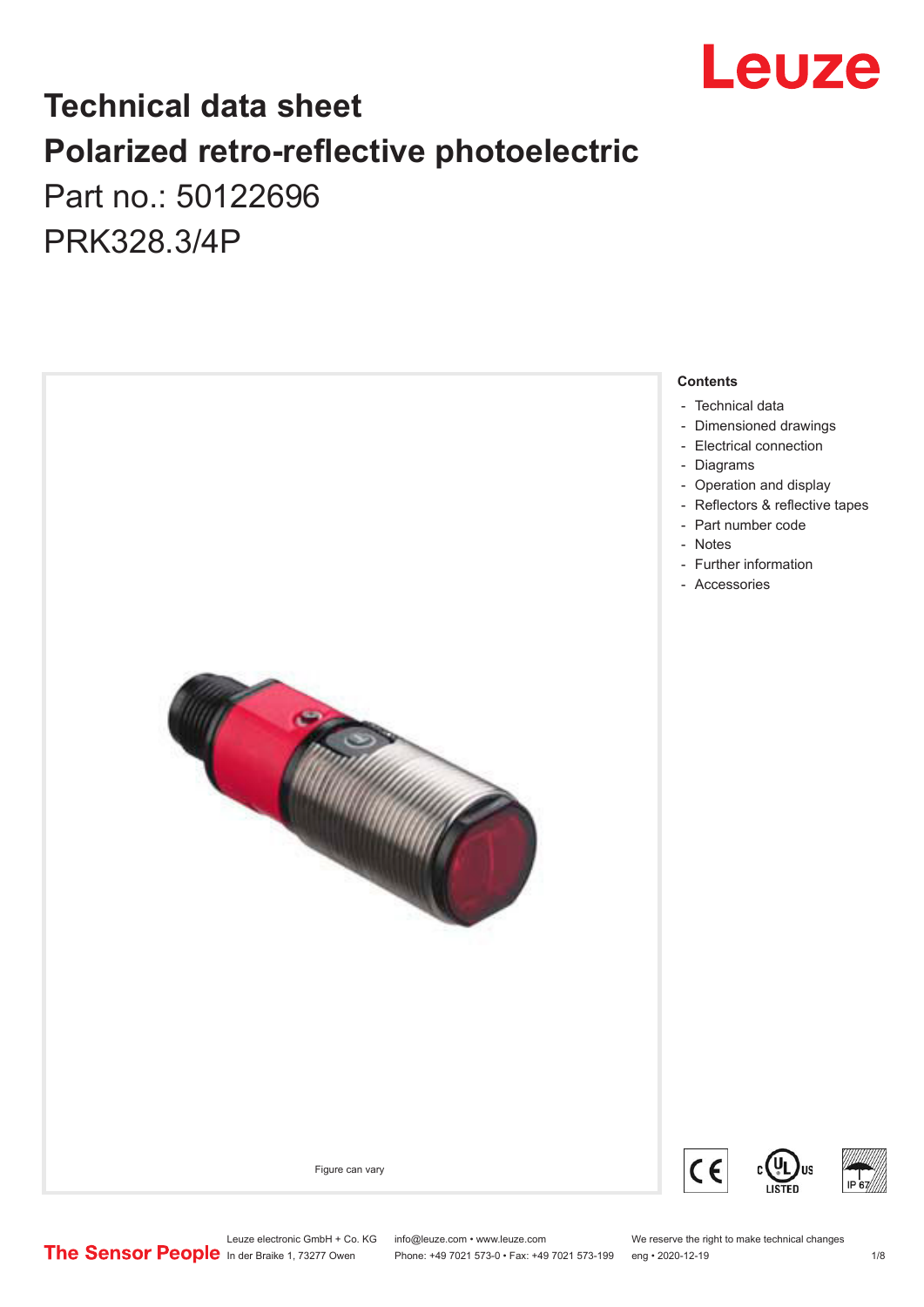#### <span id="page-1-0"></span>**Technical data**

# Leuze

#### **Basic data**

| Series                                                                              |                                                | 328                                           |  |
|-------------------------------------------------------------------------------------|------------------------------------------------|-----------------------------------------------|--|
|                                                                                     | <b>Operating principle</b>                     | Reflection principle                          |  |
|                                                                                     |                                                |                                               |  |
|                                                                                     | <b>Optical data</b>                            |                                               |  |
|                                                                                     | <b>Operating range</b>                         | Guaranteed operating range                    |  |
|                                                                                     | <b>Operating range</b>                         | $0.02$ 4.5 m, With reflector TK(S)<br>100x100 |  |
|                                                                                     | <b>Operating range limit</b>                   | Typical operating range                       |  |
|                                                                                     | <b>Operating range limit</b>                   | 0.02  6 m, With reflector TK(S)<br>100x100    |  |
|                                                                                     | <b>Light source</b>                            | LED, Red                                      |  |
|                                                                                     | <b>LED light wavelength</b>                    | 620 nm                                        |  |
|                                                                                     | <b>Transmitted-signal shape</b>                | Pulsed                                        |  |
|                                                                                     | LED group                                      | Exempt group (in acc. with EN 62471)          |  |
|                                                                                     | <b>Electrical data</b>                         |                                               |  |
|                                                                                     | <b>Protective circuit</b>                      | Polarity reversal protection                  |  |
|                                                                                     |                                                | Short circuit protected                       |  |
|                                                                                     |                                                |                                               |  |
|                                                                                     | Performance data                               |                                               |  |
|                                                                                     | Supply voltage U <sub>B</sub>                  | 10  30 V, DC, Incl. residual ripple           |  |
| <b>Residual ripple</b><br><b>Open-circuit current</b>                               |                                                | 0  15 %, From $U_{\rm B}$                     |  |
|                                                                                     |                                                | 020mA                                         |  |
|                                                                                     |                                                |                                               |  |
|                                                                                     | Outputs                                        |                                               |  |
|                                                                                     | Number of digital switching outputs 2 Piece(s) |                                               |  |
|                                                                                     | <b>Switching outputs</b>                       |                                               |  |
|                                                                                     | <b>Voltage type</b>                            | DC                                            |  |
|                                                                                     | Switching current, max.                        | 100 mA                                        |  |
|                                                                                     | <b>Switching voltage</b>                       | high: ≥(U <sub>n</sub> -2.5V)                 |  |
|                                                                                     |                                                | low: ≤2.5V                                    |  |
|                                                                                     |                                                |                                               |  |
|                                                                                     | <b>Switching output 1</b>                      |                                               |  |
|                                                                                     | <b>Switching element</b>                       | Transistor, PNP                               |  |
| <b>Switching principle</b><br><b>Switching output 2</b><br><b>Switching element</b> |                                                | Light switching                               |  |
|                                                                                     |                                                |                                               |  |
|                                                                                     |                                                |                                               |  |
|                                                                                     |                                                | Transistor, PNP                               |  |
|                                                                                     | <b>Switching principle</b>                     | Dark switching                                |  |
|                                                                                     | <b>Timing</b>                                  |                                               |  |
|                                                                                     |                                                |                                               |  |
|                                                                                     | <b>Switching frequency</b>                     | 500 Hz                                        |  |
|                                                                                     | <b>Response time</b>                           | 1 ms                                          |  |
|                                                                                     | <b>Readiness delay</b>                         | 300 ms                                        |  |
|                                                                                     |                                                |                                               |  |

#### **Connection**

| <b>Connection 1</b>         |                       |
|-----------------------------|-----------------------|
| <b>Function</b>             | Signal OUT            |
|                             | Voltage supply        |
| <b>Type of connection</b>   | Cable                 |
| Cable length                | 2,000 mm              |
| <b>Sheathing material</b>   | <b>PUR</b>            |
| Cable color                 | <b>Black</b>          |
| <b>Number of conductors</b> | 4-wire                |
| Wire cross section          | $0.2$ mm <sup>2</sup> |

#### **Mechanical data**

| <b>Thread size</b>             | $M18 \times 1$ mm |
|--------------------------------|-------------------|
| Dimension ( $\emptyset$ x L)   | 18 mm x 46 mm     |
| <b>Housing material</b>        | Plastic           |
|                                | Stainless steel   |
| <b>Stainless steel housing</b> | V2A               |
| <b>Plastic housing</b>         | <b>ABS</b>        |
| Lens cover material            | <b>Plastic</b>    |
| Net weight                     | 70 q              |
| <b>Housing color</b>           | <b>Black</b>      |
|                                | Silver            |
|                                |                   |
| <b>Operation and display</b>   |                   |
| Type of display                | LED               |
| <b>Number of LEDs</b>          | 1 Piece(s)        |
| <b>Operational controls</b>    | Teach button      |
|                                |                   |
| <b>Environmental data</b>      |                   |
| Ambient temperature, operation | $-40$ 60 °C       |
| Ambient temperature, storage   | $-4070$ °C        |
| <b>Certifications</b>          |                   |
|                                |                   |
| Degree of protection           | IP 67             |
| <b>Protection class</b>        | III               |
| <b>Certifications</b>          | c UL US           |
| <b>Standards applied</b>       | IEC 60947-5-2     |
| <b>Classification</b>          |                   |
|                                |                   |
| <b>Customs tariff number</b>   | 85365019          |
| eCl@ss 5.1.4                   | 27270902          |
| eCl@ss 8.0                     | 27270902          |
| eCl@ss 9.0                     | 27270902          |
| eCl@ss 10.0                    | 27270902          |
| eCl@ss 11.0                    | 27270902          |
| <b>ETIM 5.0</b>                | EC002717          |
| <b>ETIM 6.0</b>                | EC002717          |
| <b>ETIM 7.0</b>                | EC002717          |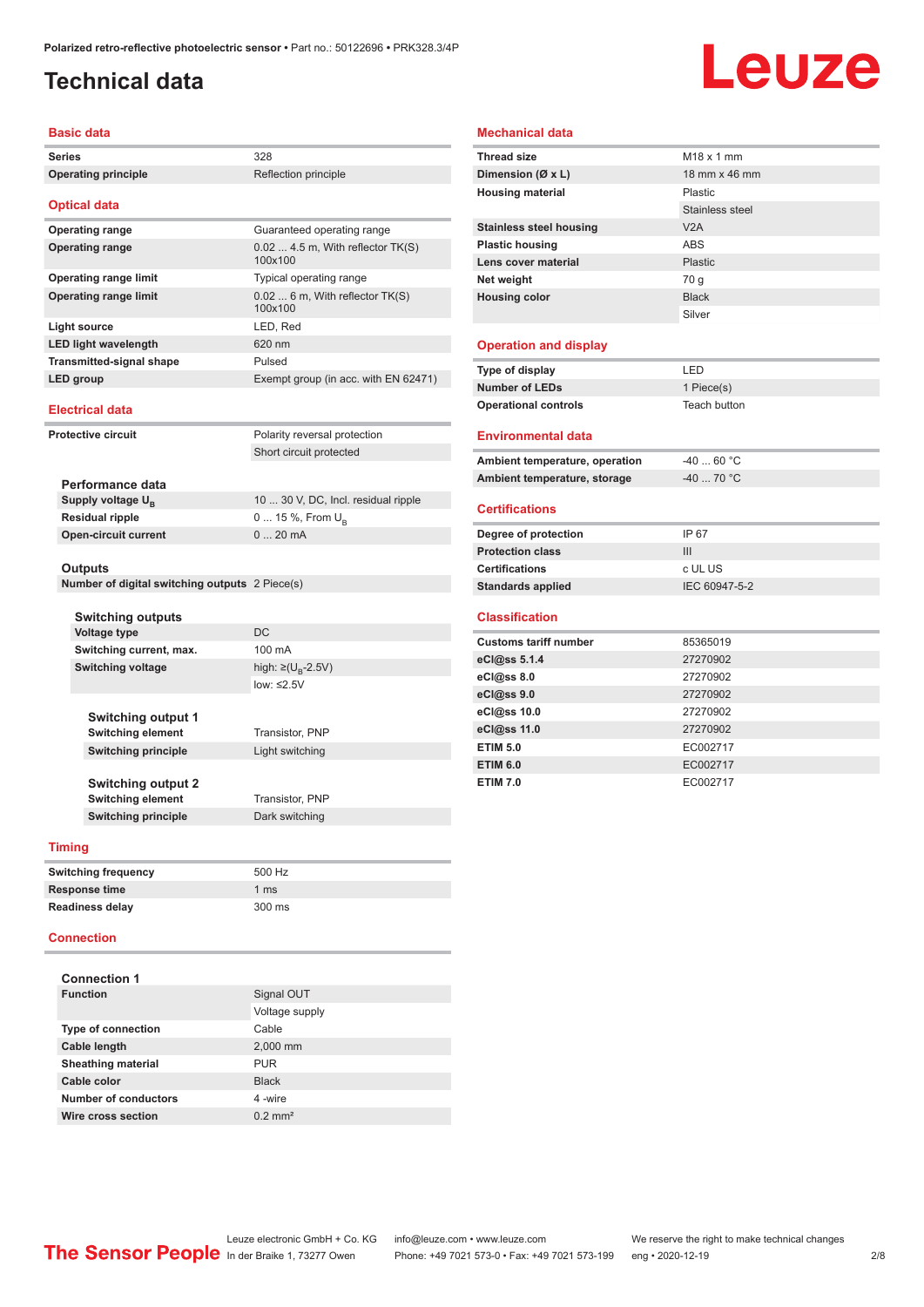### <span id="page-2-0"></span>**Dimensioned drawings**

Leuze

All dimensions in millimeters



# **Electrical connection**

#### **Connection 1**

| <b>Function</b>             | Signal OUT<br>Voltage supply |
|-----------------------------|------------------------------|
| <b>Type of connection</b>   | Cable                        |
| Cable length                | 2,000 mm                     |
| <b>Sheathing material</b>   | <b>PUR</b>                   |
| Cable color                 | <b>Black</b>                 |
| <b>Number of conductors</b> | 4 -wire                      |
| Wire cross section          | $0.2$ mm <sup>2</sup>        |

#### **Conductor color Conductor assignment**

| <b>Brown</b> | $V +$            |
|--------------|------------------|
| White        | OUT <sub>2</sub> |
| <b>Blue</b>  | <b>GND</b>       |
| <b>Black</b> | OUT <sub>1</sub> |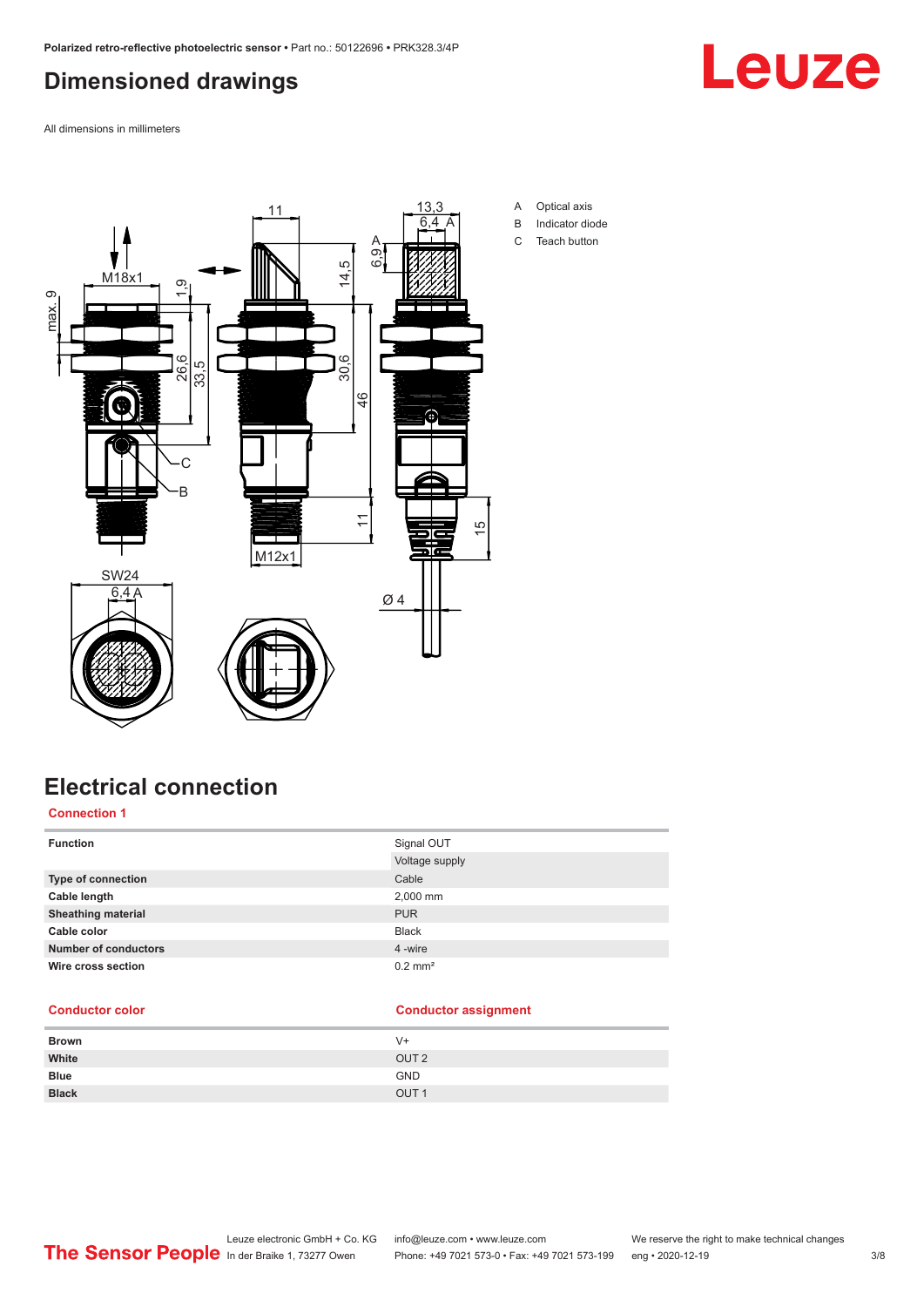#### <span id="page-3-0"></span>**Diagrams**

# Leuze

Typ. response behavior (TK 100x100)





#### Typ. function reserve (axial model)



- 
- y Function reserve
- A TKS 100x100
- B TKS 40x60
- C TKS 20x40

# **Operation and display**

| <b>LED</b> | Display                  | <b>Meaning</b>        |
|------------|--------------------------|-----------------------|
|            | Green, continuous light  | Operational readiness |
|            | Yellow, continuous light | Light path free       |
|            | Yellow, flashing         | No function reserve   |

### **Reflectors & reflective tapes**

| Part no. | <b>Designation</b> | <b>Operating range</b><br><b>Operating range</b> | <b>Description</b>                                                                                                                                             |
|----------|--------------------|--------------------------------------------------|----------------------------------------------------------------------------------------------------------------------------------------------------------------|
| 50108300 | REF 4-A-50x50      | 0.081.4 m<br>0.082m                              | Design: Rectangular<br>Reflective surface: 50 mm x 50 mm<br><b>Material: Plastic</b><br>Chemical designation of the material: PMMA<br>Fastening: Self-adhesive |

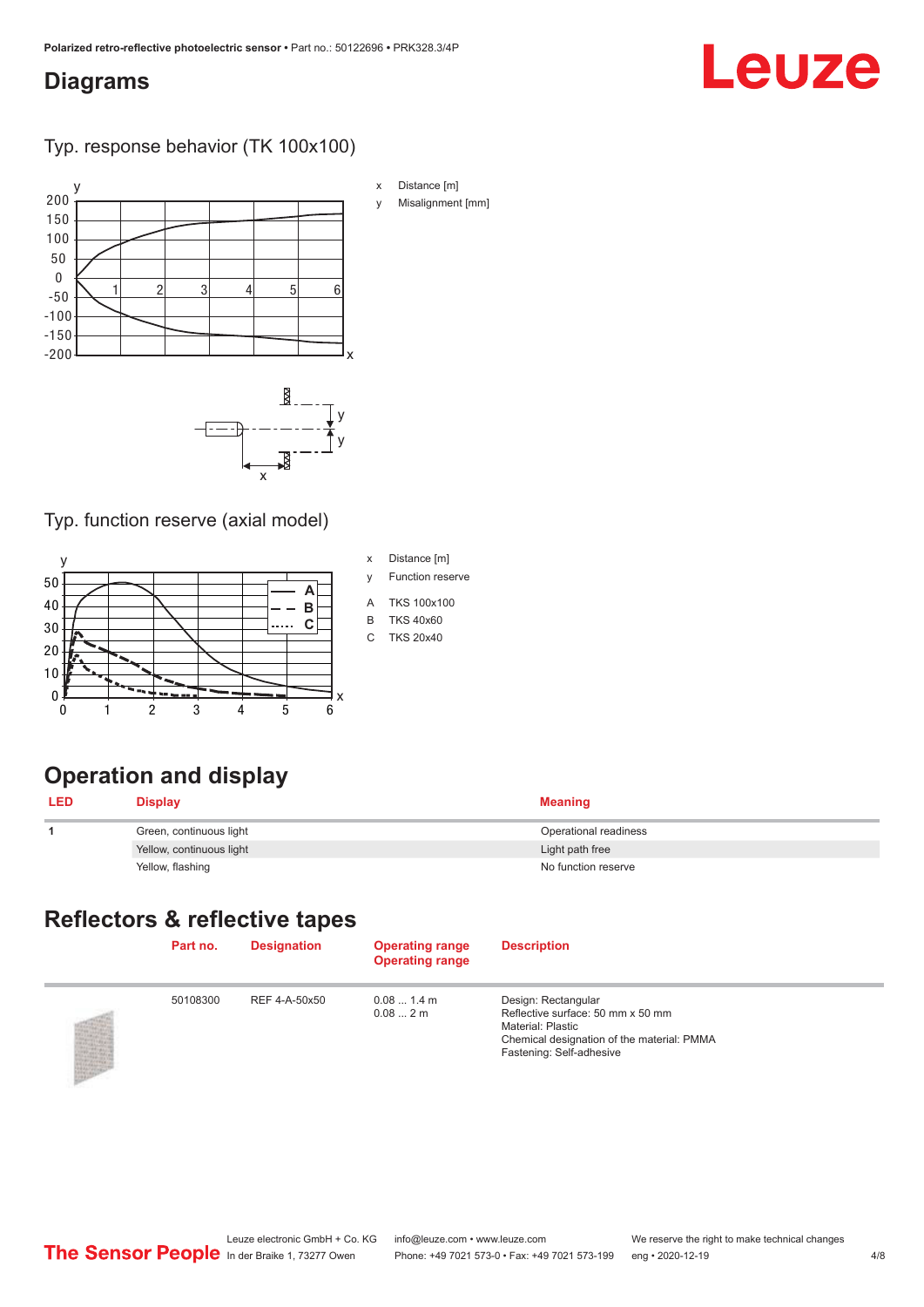### <span id="page-4-0"></span>**Reflectors & reflective tapes**

# Leuze

| Part no. | <b>Designation</b> | <b>Operating range</b><br><b>Operating range</b> | <b>Description</b>                                                                                                                                                                                                                                 |
|----------|--------------------|--------------------------------------------------|----------------------------------------------------------------------------------------------------------------------------------------------------------------------------------------------------------------------------------------------------|
| 50003192 | TK 100x100         | 0.024.5m<br>0.026m                               | Design: Rectangular<br>Reflective surface: 96 mm x 96 mm<br>Triple reflector size: 4 mm<br><b>Material: Plastic</b><br><b>Base material: Plastic</b><br>Chemical designation of the material: PMMA8N<br>Fastening: Adhesive                        |
| 50024127 | TK 82.2            | $0.053.6$ m<br>$0.054.5$ m                       | Design: Round<br>Triple reflector size: 4 mm<br>Reflection surface diameter: 79 mm<br>Material: Plastic<br>Base material: Plastic<br>Chemical designation of the material: PMMA8N<br>Fastening: Through-hole mounting, Adhesive                    |
| 50022816 | <b>TKS 100X100</b> | 0.024.5m<br>0.026m                               | Design: Rectangular<br>Reflective surface: 96 mm x 96 mm<br>Triple reflector size: 4 mm<br><b>Material: Plastic</b><br><b>Base material: Plastic</b><br>Chemical designation of the material: PMMA8N<br>Fastening: Through-hole mounting, Adhesive |
| 50081283 | <b>TKS 20X40</b>   | $0.041.6$ m<br>$0.042.2$ m                       | Design: Rectangular<br>Reflective surface: 16 mm x 38 mm<br>Triple reflector size: 2.3 mm<br><b>Material: Plastic</b><br>Base material: Plastic<br>Chemical designation of the material: PMMA8N<br>Fastening: Through-hole mounting, Adhesive      |
| 50023525 | <b>TKS 30X50</b>   | $0.031.9$ m<br>$0.032.5$ m                       | Design: Rectangular<br>Reflective surface: 27 mm x 44 mm<br>Triple reflector size: 3 mm<br><b>Material: Plastic</b><br>Base material: Plastic<br>Chemical designation of the material: PMMA8N<br>Fastening: Through-hole mounting, Adhesive        |
| 50040820 | <b>TKS 40X60</b>   | 0.023m<br>0.024m                                 | Design: Rectangular<br>Reflective surface: 37 mm x 56 mm<br>Triple reflector size: 4 mm<br>Material: Plastic<br>Base material: Plastic<br>Chemical designation of the material: PMMA8N<br>Fastening: Through-hole mounting, Adhesive               |

#### **Part number code**

Part designation: **XXX328BY-AAAF.BB/CC-DDD**

| <b>XXX328</b> | Operating principle<br>PRK: retro-reflective photoelectric sensor with polarization filter<br>ET: energetic diffuse reflection sensor<br>FT: diffuse reflection sensor with fading<br>LE: throughbeam photoelectric sensor receiver<br>LS: throughbeam photoelectric sensor transmitter |
|---------------|-----------------------------------------------------------------------------------------------------------------------------------------------------------------------------------------------------------------------------------------------------------------------------------------|
| Y             | Light type<br>n/a: red light<br>I: infrared light                                                                                                                                                                                                                                       |
| AAAF          | Preset range (optional)<br>n/a: operating range acc. to data sheet<br>xxxF: preset range [mm]                                                                                                                                                                                           |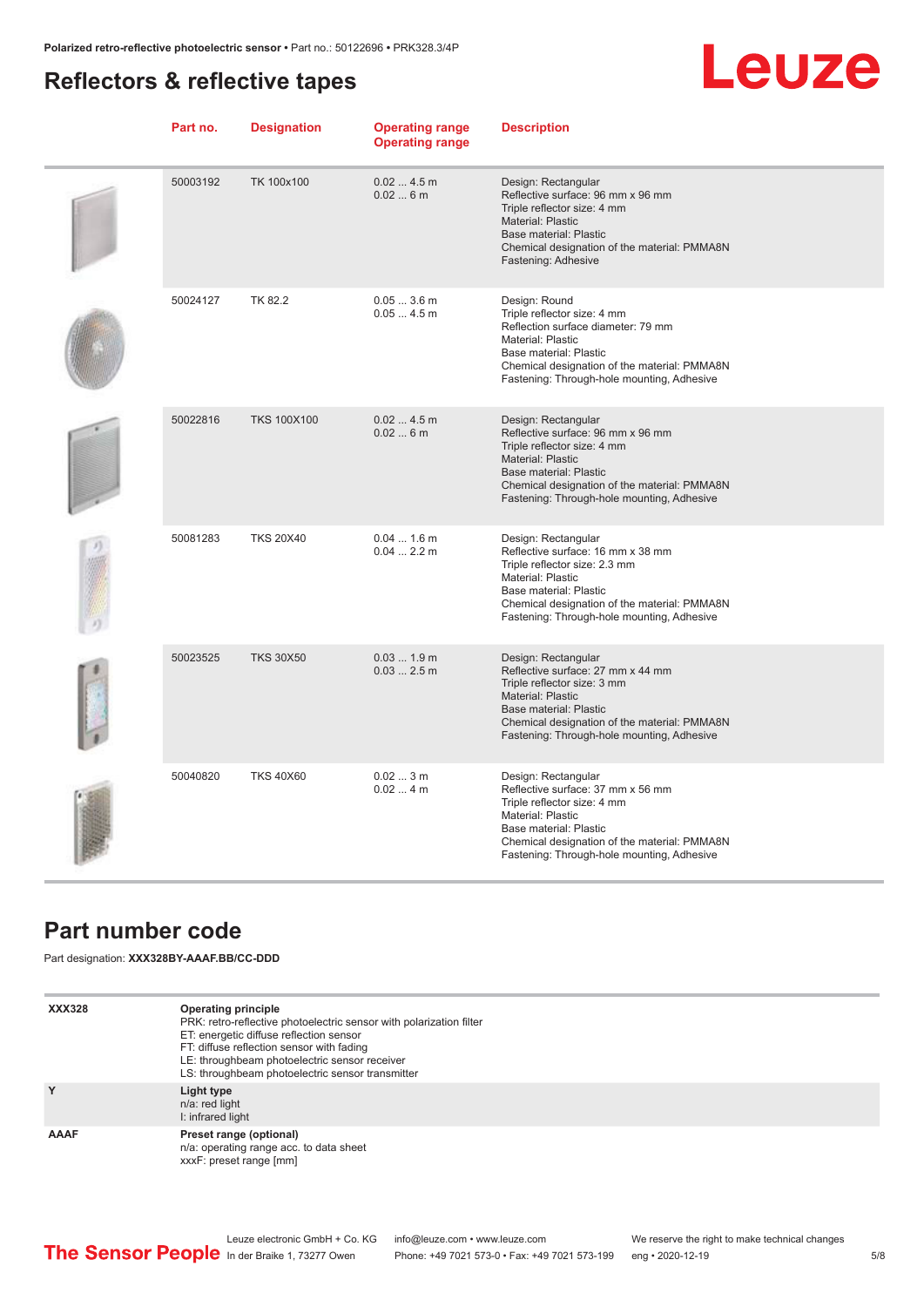#### <span id="page-5-0"></span>**Part number code**



#### **Notes**

| Observe intended use!                                                                                                                                                                                                            |
|----------------------------------------------------------------------------------------------------------------------------------------------------------------------------------------------------------------------------------|
| $\%$ This product is not a safety sensor and is not intended as personnel protection.<br>$\%$ The product may only be put into operation by competent persons.<br>$\%$ Only use the product in accordance with its intended use. |

#### **For UL applications:**

 $\%$  For UL applications, use is only permitted in Class 2 circuits in accordance with the NEC (National Electric Code).

ª These proximity switches shall be used with UL Listed Cable assemblies rated 30V, 0.5A min, in the field installation, or equivalent (categories: CYJV/ CYJV7 or PVVA/PVVA7)

#### **Further information**

• Sum of the output currents for both outputs, 50 mA for ambient temperatures > 40 °C

Leuze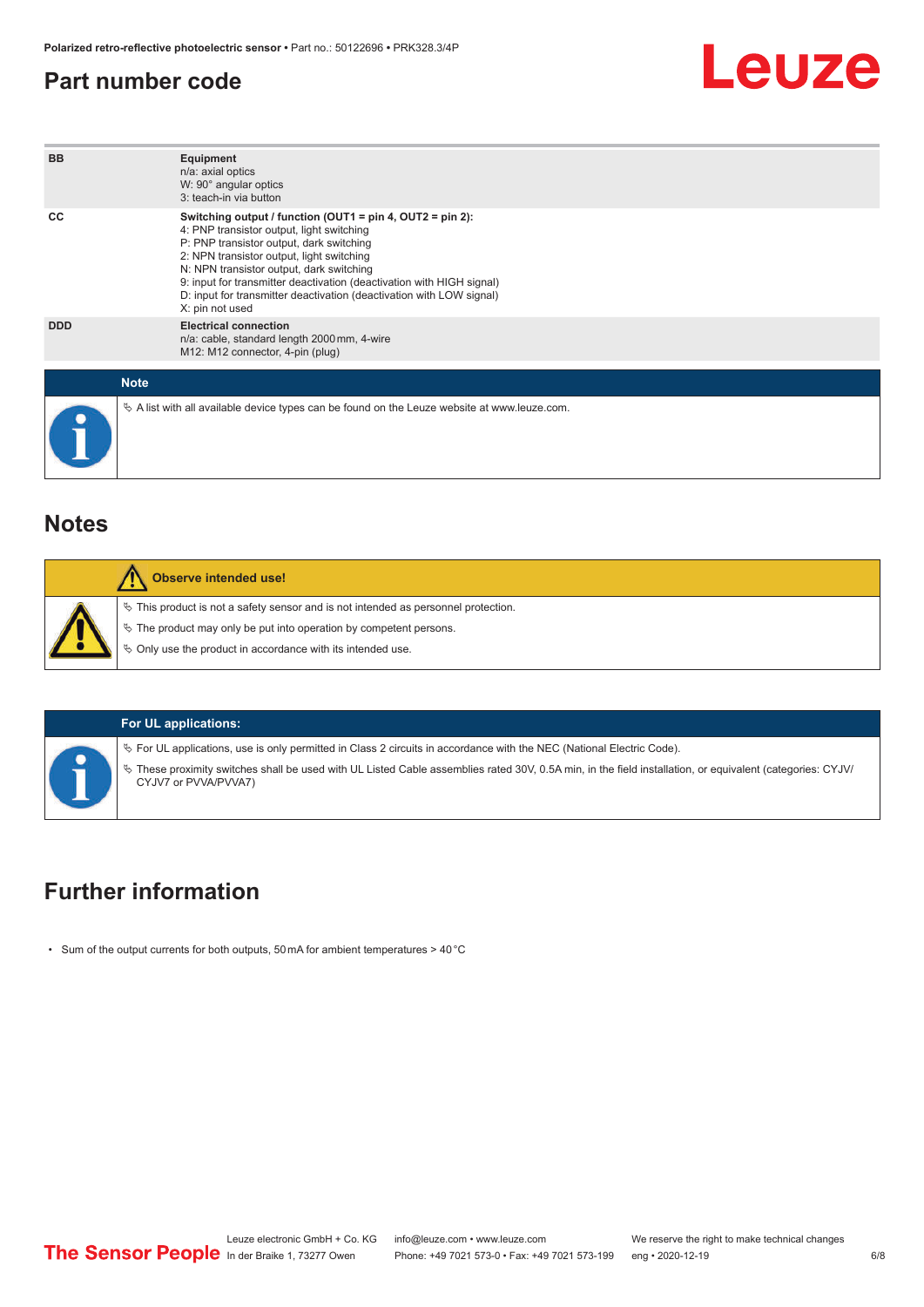#### **Accessories**



### Mounting technology - Mounting brackets

|    | Part no. | <b>Designation</b> | <b>Article</b>   | <b>Description</b>                                                                                                                                                                                                           |
|----|----------|--------------------|------------------|------------------------------------------------------------------------------------------------------------------------------------------------------------------------------------------------------------------------------|
| 46 | 50113548 | <b>BT D18M.5</b>   | Mounting bracket | Diameter, inner: 18 mm<br>Design of mounting device: Angle, L-shape<br>Fastening, at system: Through-hole mounting<br>Mounting bracket, at device: Screw type<br>Type of mounting device: Rigid<br>Material: Stainless steel |

### Mounting technology - Rod mounts

| Part no. | <b>Designation</b> | <b>Article</b>  | <b>Description</b>                                                                                                                                                                                                       |
|----------|--------------------|-----------------|--------------------------------------------------------------------------------------------------------------------------------------------------------------------------------------------------------------------------|
| 50117490 | BTU D18M-D12       | Mounting system | Design of mounting device: Mounting system<br>Fastening, at system: Through-hole mounting<br>Mounting bracket, at device: Screw type<br>Type of mounting device: Clampable, Adjustable, Turning, 360°<br>Material: Metal |

#### Mounting technology - Other

|              | Part no. | <b>Designation</b> | <b>Article</b> | <b>Description</b>                                                                                                                                                                                                         |
|--------------|----------|--------------------|----------------|----------------------------------------------------------------------------------------------------------------------------------------------------------------------------------------------------------------------------|
| $\mathbf{U}$ | 50121904 | BT318B-OM          | Fastening      | Design of mounting device: Mounting clamp<br>Fastening, at system: Through-hole mounting<br>Mounting bracket, at device: Screw type<br>Type of mounting device: Swiveling, Adjustable, Turning<br><b>Material: Plastic</b> |

#### Standard reflectors

|    | Part no. | <b>Designation</b> | <b>Article</b> | <b>Description</b>                                                                                                                                                                                                                     |
|----|----------|--------------------|----------------|----------------------------------------------------------------------------------------------------------------------------------------------------------------------------------------------------------------------------------------|
| の顔 | 50081283 | <b>TKS 20X40</b>   | Reflector      | Design: Rectangular<br>Reflective surface: 16 mm x 38 mm<br>Triple reflector size: 2.3 mm<br>Material: Plastic<br>Base material: Plastic<br>Chemical designation of the material: PMMA8N<br>Fastening: Through-hole mounting, Adhesive |
|    | 50040820 | <b>TKS 40X60</b>   | Reflector      | Design: Rectangular<br>Reflective surface: 37 mm x 56 mm<br>Triple reflector size: 4 mm<br>Material: Plastic<br>Base material: Plastic<br>Chemical designation of the material: PMMA8N<br>Fastening: Through-hole mounting, Adhesive   |